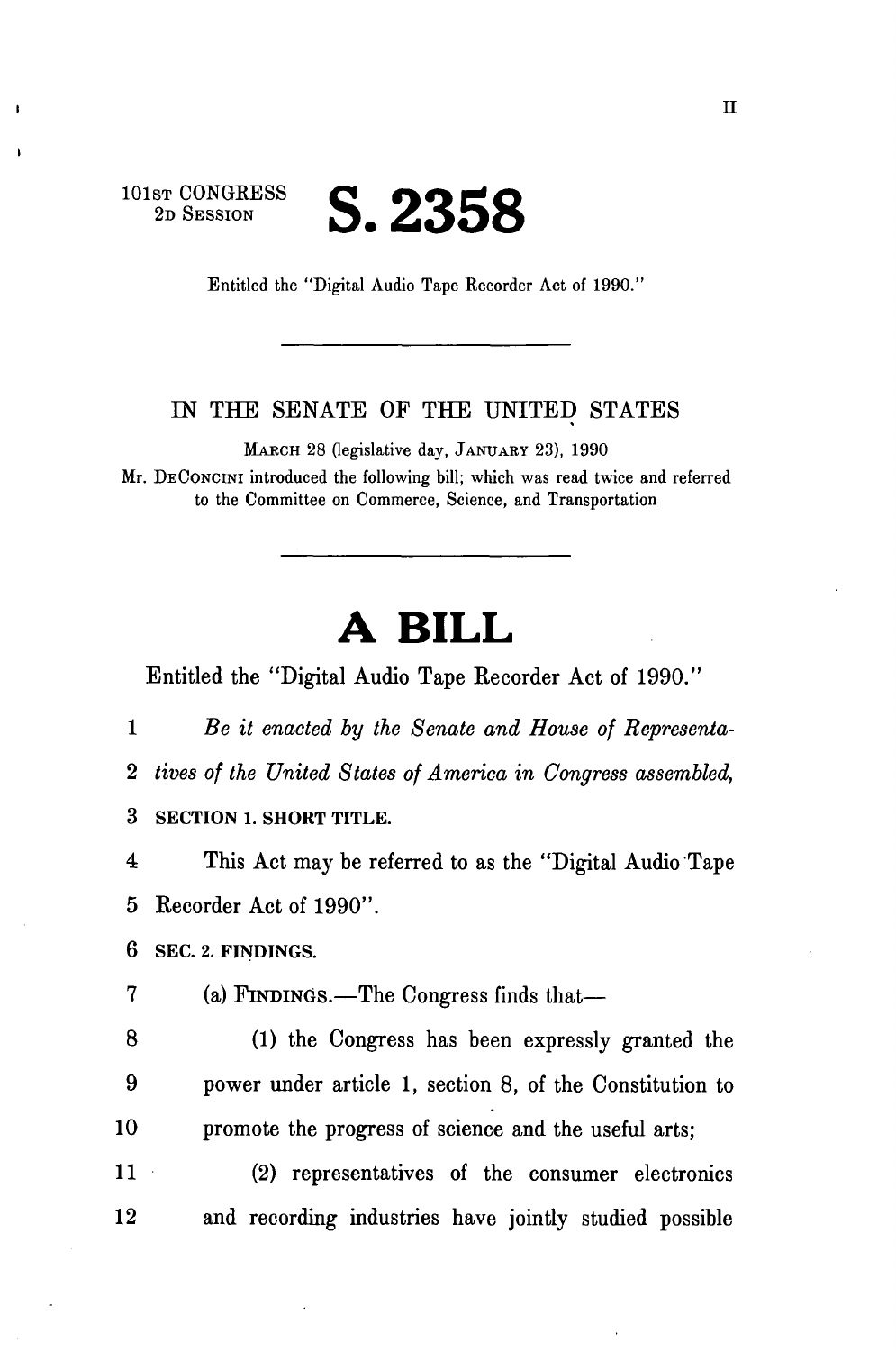1 recommendations to governments about the functions 2 of digital audio tape (hereinafter in this section referred 3 to as "DAT") recorders;

4 (3) taking into account concerns raised in the 5 worldwide music community regarding copyright pro-6 tection, the industry representatives announced a 7 worldwide agreement in 1989 to make joint recommen-8 dations to governments, including the United States 9 Government, with respect to DAT technology;

10 (4) the industry representatives agreed to recom-11 mend for government implementation worldwide the 12 serial copy management system (hereinafter in this 13 section referred to as "SCMS"), a technical system for 14 controlling so-called "serial" copying on DAT 15 recorders;

16 (5) under SCMS, the circuitry which controls the 17 functions of a DAT recorder will be programmed to 18 read certain coding information accompanying the 19 source material and, based on the particular combina-20 tion of codes it reads, will not prevent unrestricted 21 copying, will not prevent copying but label the copy 22 with a code to restrict further digital-to-digital copying, 23 or will disallow such copying;

24 (6) under SCMS, a DAT recorder will not be pre-25 vented from making first-generation digital-to-digital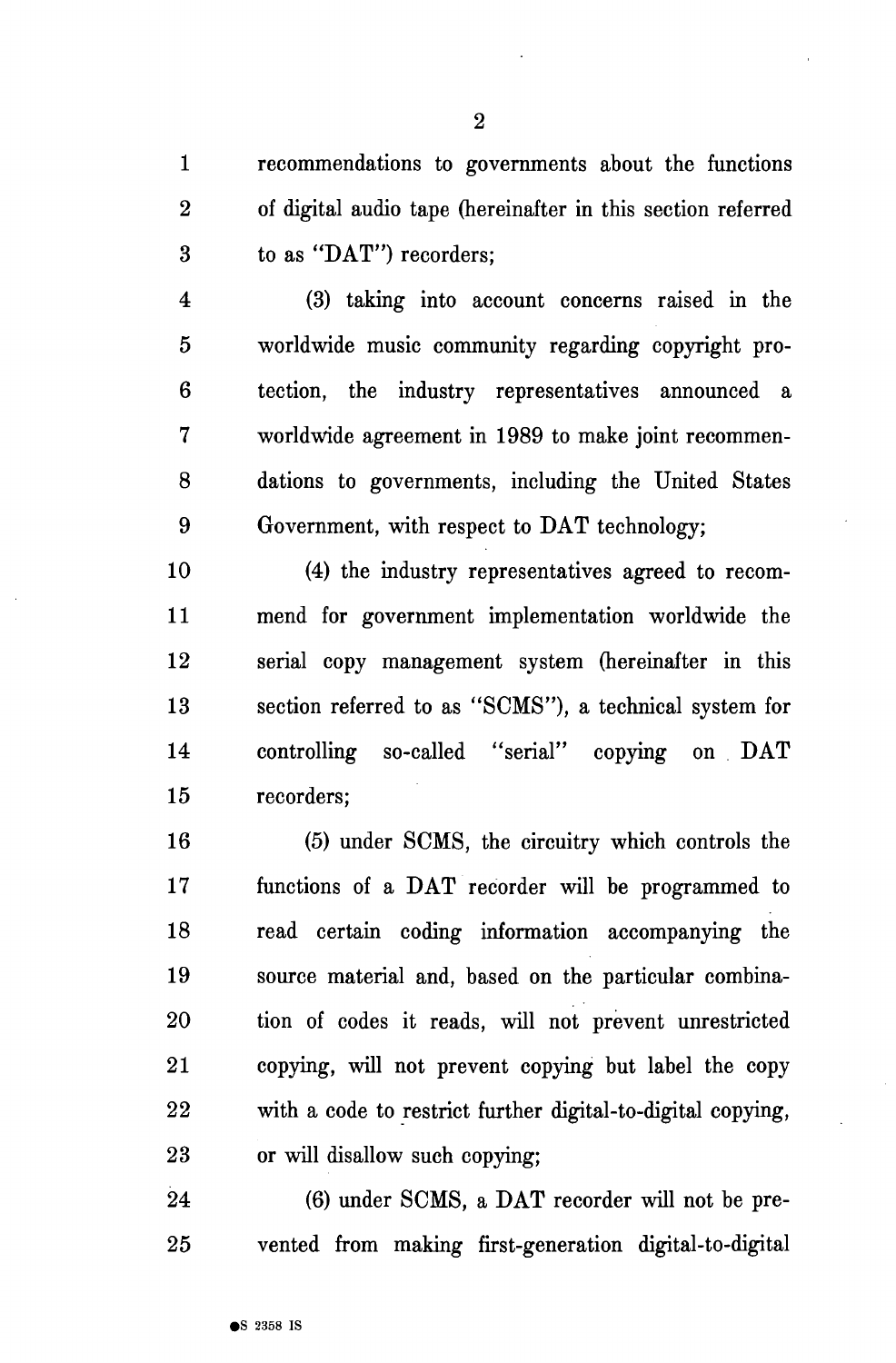1 copies of original copyright-protected prerecorded 2 music and other material from compact discs, prere-3 corded DAT cassettes, digital broadcasts, and other 4 digital sources entering through a digital input, but will 5 be prevented from making second-generation digital-to-6 digital copies of the copies;

7 (7) under SCMS, in recognition of the fact that a 8 DAT recorder at present will be unable to determine 9 whether original prerecorded music or other material 10 entering through an analog input has been coded for 11 copyright protection, a DAT recorder will not be pre-12 vented from making first-generation and second-gen-13 eration digital-to-digital copies of the source material, 14 but will be prevented from making third-generation 15 digital-to-digital copies of the second-generation copies;

16 (8). in the event that technological developments 17 permit the circuitry of a DAT recorder to identify 18 copyrighted material entering through an analog input, 19 equivalent limitations on digital copies of copies should 20 apply, but there will be no limitation on serial digital 21 copying of analog material not coded for copyright 22 protection;

23 (9) home taping on conventional analog tape re-24 corders will not be subject to SCMS and thus will 25 remain unaffected;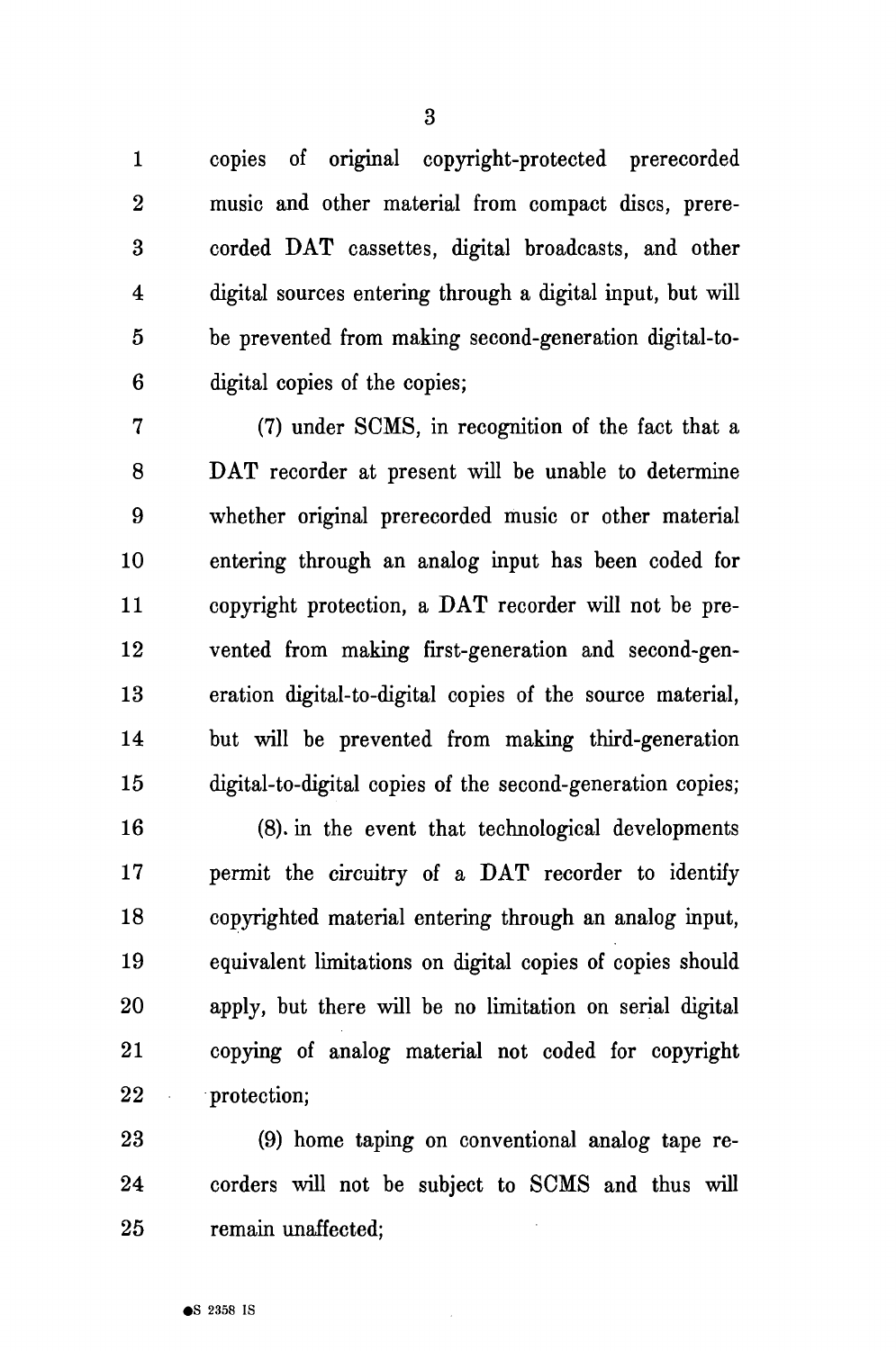1 (10) the benefits of implementing SCMS for DAT 2 recorders will be significant for consumers, the record-3 ing industry, the consumer electronics industry, and 4 others in the United States;

5 (11) in furtherance of the realization of those ben-6 efits and to encourage other governments to act ac-7 cordingly, this Act implements SCMS for DAT record-8 ers and provides mechanisms for regulatory implemen-9 tation of solutions with respect to future issues and 10 technological developments;

11 (12) representatives of the consumer electronics 12 and music industries are expected to discuss copyright 13 issues resulting from new technologies, including re-14 cordable and erasable compact disc players, and to 15 study possible approaches, and to make recommenda-16 tions to governments, including the United States Gov-17 ernment, for applying SCMS or another system with 18 greater copying restrictions than SCMS to these new 19 technologies;

20 (13) this Act does not address or affect the legali-21 ty of private home copying under the copyright laws;

22 (14) the enactment of this Act shall not prejudice 23 consideration of whether or not royalties should be 24 levied for private home copying of copyrighted music; 25 and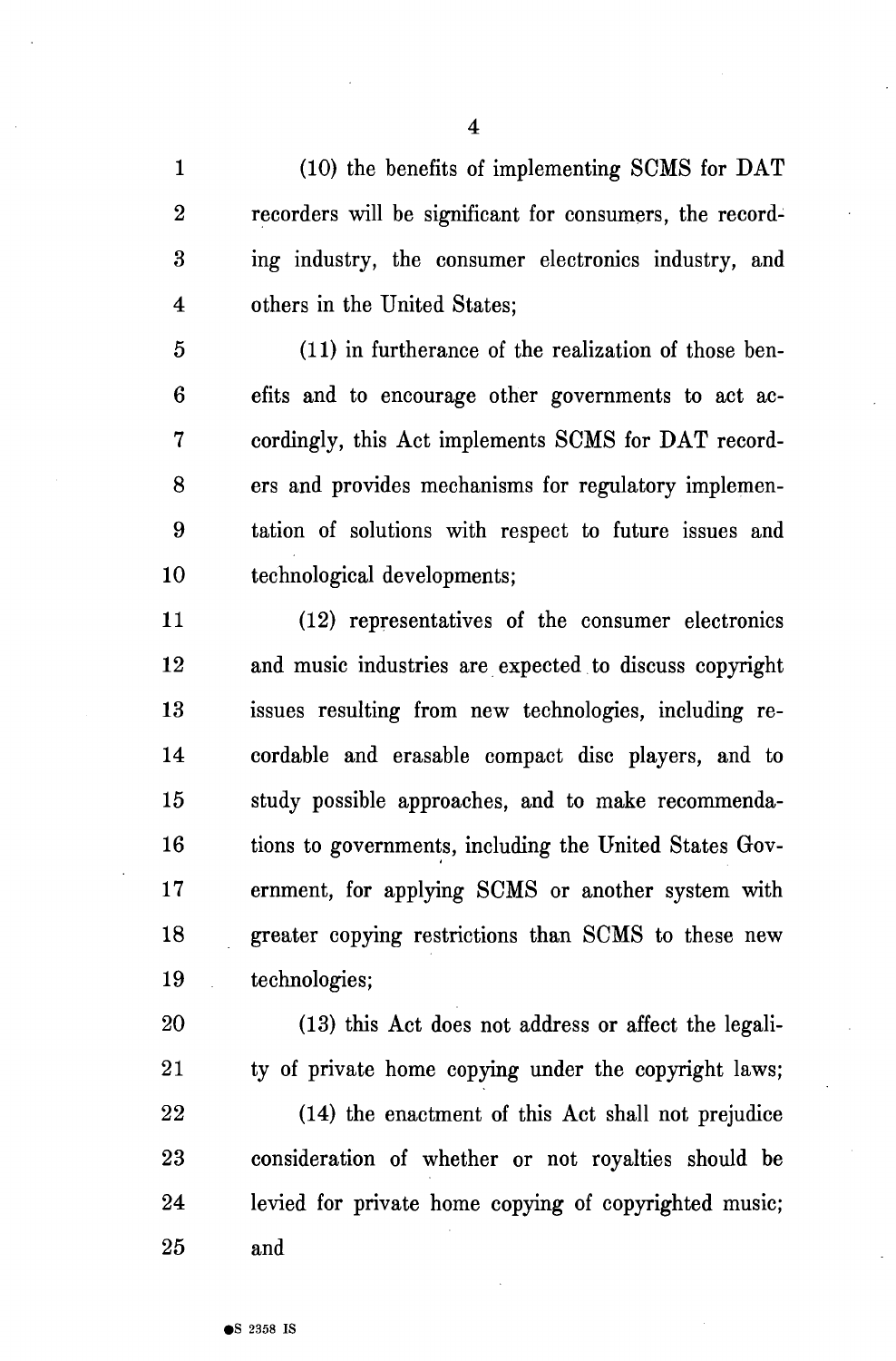1 (15) the enactment of this Act will promote the 2 progress of science and the useful arts by encouraging 3 the development of new technologically advanced prod-4 ucts while providing copyright-related protection for 5 creators of artistic works. **6 SEC. 3. DIGITAL AUDIO TAPE RECORDERS AND PHONO-**

**7 RECORDS.** 

8 (a) PROHIBITION ON MANUFACTURE OR DISTRIBU-9 TION.—(1) No person shall manufacture or distribute any 10 digital audio tape recorder or digital audio interface device 11 which does not conform to the standards and specifications to 12 implement the serial copy management system that are 13 either—

14 (A) set forth in the technical reference document; 15 or

16 (B) established under an order by the Secretary of 17 Commerce under section 4(b)(1) or (2).

18 (2) If the Secretary of Commerce approves standards 19 and specifications under section 4(b)(3), then no person shall 20 manufacture or distribute any digital audio tape recorder or 21 digital audio interface device which does not conform to such 22 standards and specifications.

23 (b) PROHIBITION ON CIRCUMVENTION OF SERIAL 24 COPY MANAGEMENT SYSTEM.—No person shall manufac-25 ture or distribute any device, or offer or perform any service,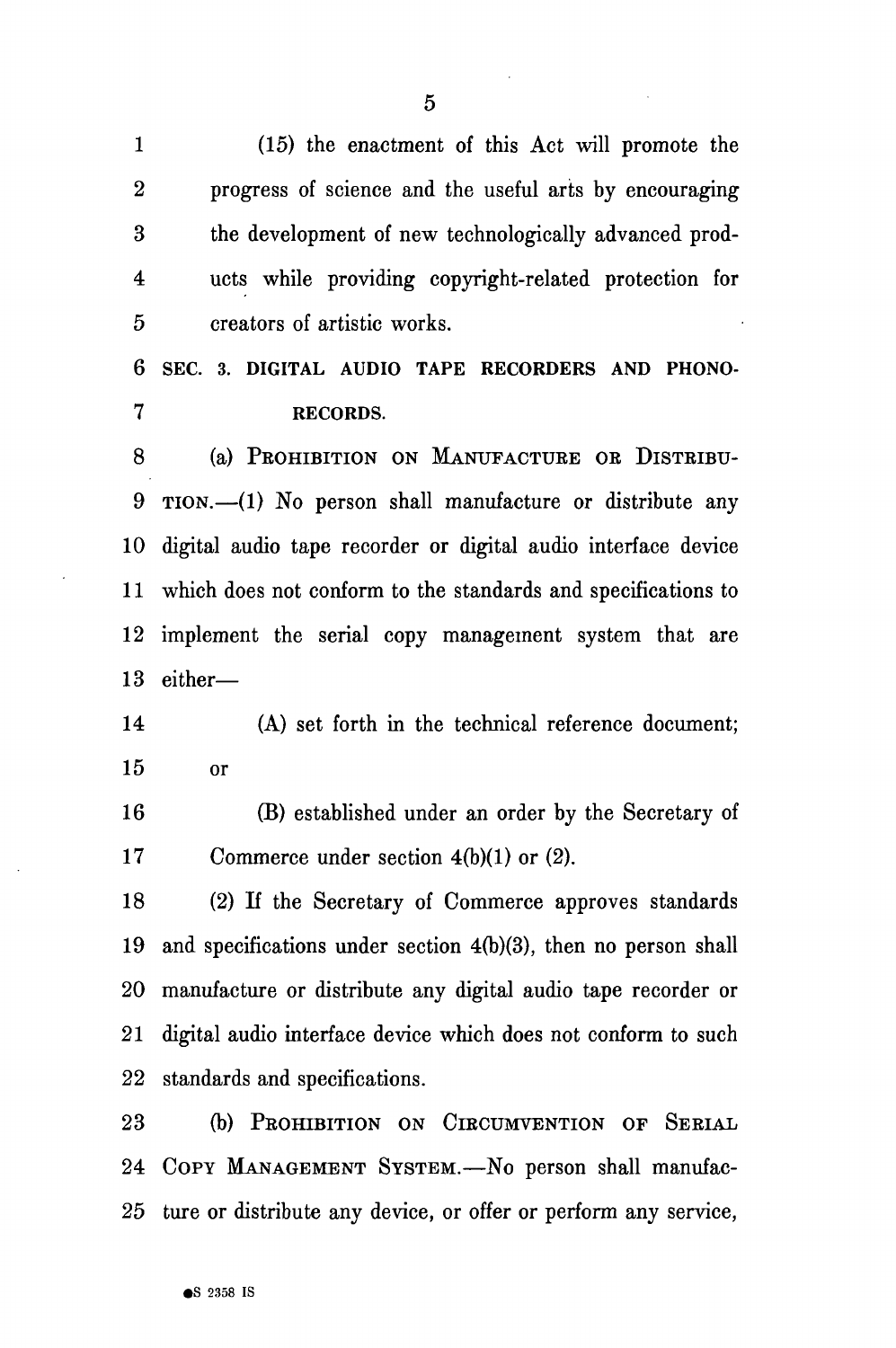1 the primary purpose or effect of which is to avoid, bypass, 2 remove, deactivate, or otherwise circumvent any program or 3 circuit which implements, in whole or in part, the serial copy 4 management system in a digital audio tape recorder or digital 5 audio interface device.

6 (c) EXCEPTION FOE PROFESSIONAL MODELS.—(1) 7 Notwithstanding subsections (a) and (b), the requirements of 8 those subsections shall not apply to a professional model digi-9 tal audio tape recorder. For purposes of this Act, the term 10 "professional model digital audio tape recorder" means a dig-11 ital audio tape recorder—

12 (A) which is capable of sending a digital audio 13 interface signal in which the channel status block flag 14 is set as a "professional" interface, in accordance with 15 the standards and specifications set forth in the techni-16 cal reference document or established under an order 17 issued by the Secretary of Commerce under section 4;

18 (B) which is clearly, prominently, and permanent-19 ly marked with the letter "P" or the word "profession-20 al" on the outside of its packaging, and in all advertis-21 ing, promotional, and descriptive literature, with re-22 spect to the recorder, that is available or provided to 23 persons other than the manufacturer, its employees, or 24 its agents; and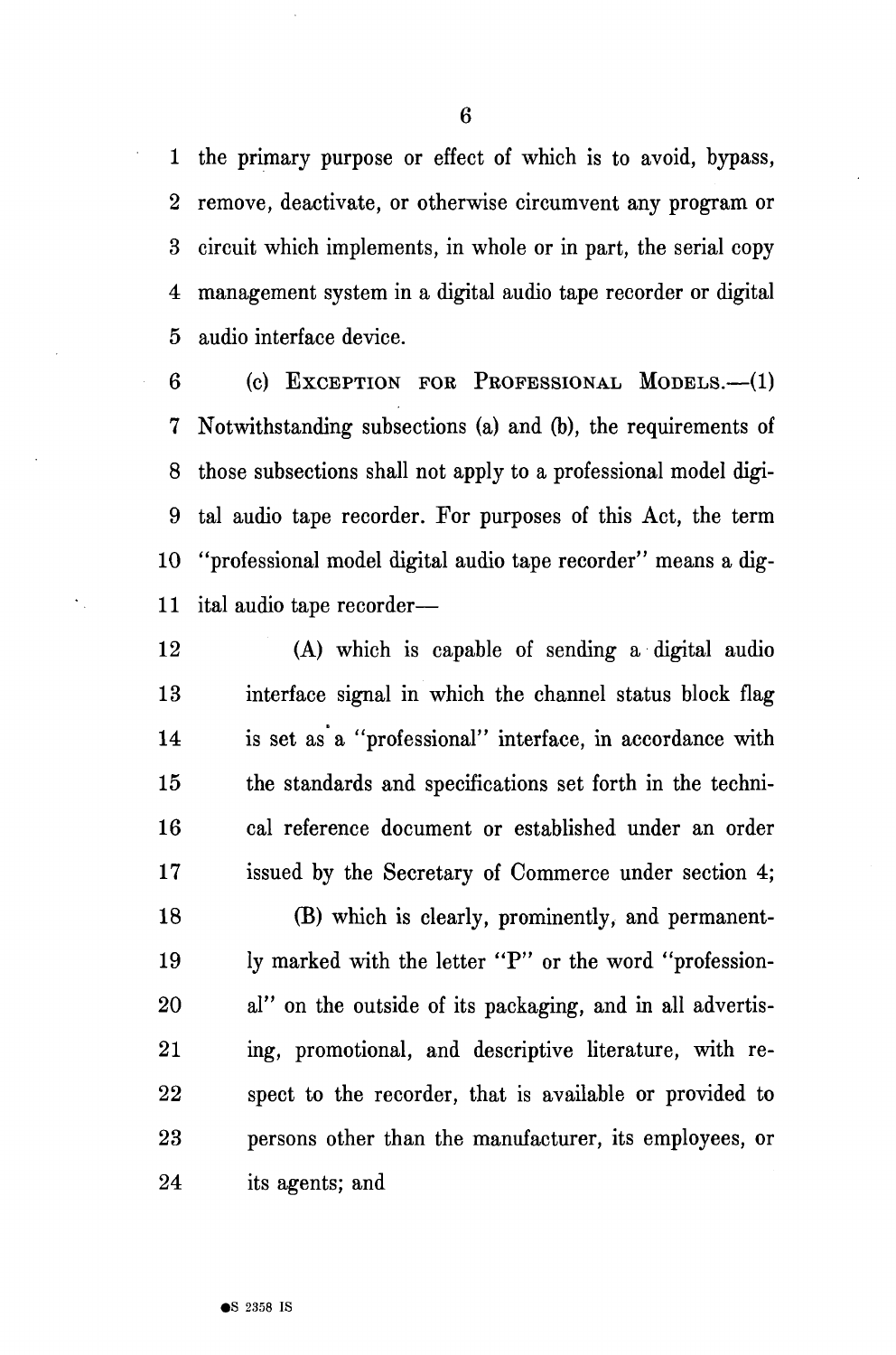1 (C) which is designed, manufactured, marketed, 2 and intended for use by recording professionals, in the 3 ordinary course of a lawful business.

4 (2) The capability in a digital audio tape recorder de-5 scribed in paragraph  $(1)(A)$ , or the marking of a digital audio 6 tape recorder described in paragraph (1)(B), shall not create 7 any presumption that the recorder is a professional model 8 digital audio tape recorder.

9 (3) In determining whether a digital audio tape recorder 10 meets the requirements of paragraph (1)(C), factors to be con-11 sidered shall include—

12 (A) whether it has features used by recording pro-13 fessionals in the course of a lawful business, including 14 features such as—

15 (i) a data collection and reporting system of 16 error codes during recording and playback;

17 (ii) a record and reproduce format providing 18 "read after write" and "read after read";

19 (iii) a time code reader and generator con-20 forming to the standards set by the Society of 21 Motion Picture and Television Engineers for such 22 readers and generators; and

23 (iv) a professional input/output interface, 24 both digital and analog, conforming to standards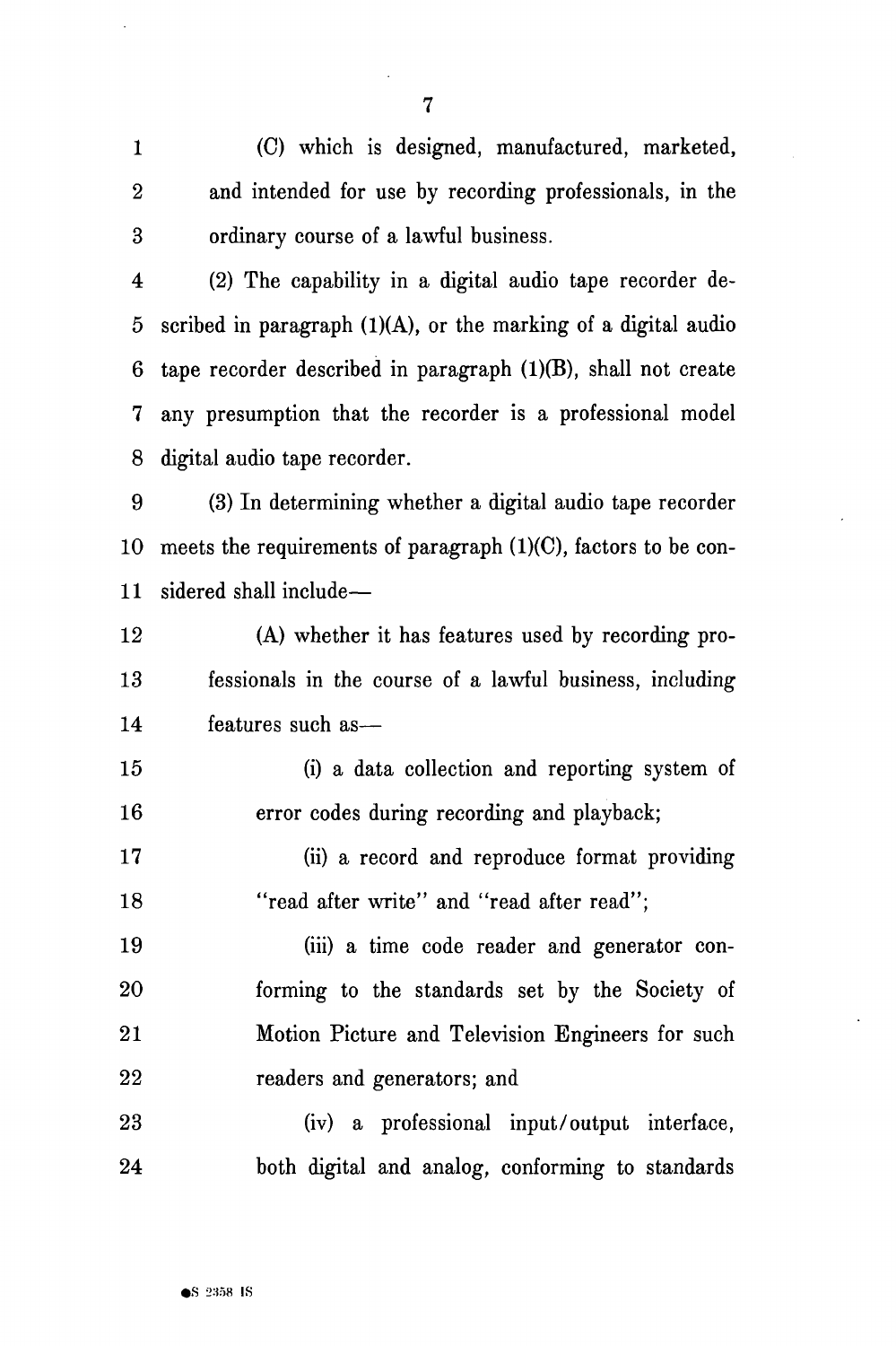| $\mathbf{1}$   | set by audio engineering organizations for connec-            |
|----------------|---------------------------------------------------------------|
| $\overline{2}$ | tors, signaling formats, levels, and impedances;              |
| 3              | except that the presence or absence of features referred      |
| 4              | to in this subparagraph shall not create any presump-         |
| $\overline{5}$ | tion as to whether or not a digital audio tape recorder       |
| 6              | is a professional model digital audio tape recorder;          |
| 7              | (B) the nature of the promotional materials used              |
| 8              | to market the digital audio tape recorder;                    |
| 9              | (C) the media used for the dissemination of the               |
| 10             | promotional materials, including the intended audience;       |
| 11             | (D) the distribution channels and retail outlets              |
| 12             | through which the recorder is disseminated;                   |
| 13             | (E) the manufacturer's price for the recorder as              |
| 14             | compared with the manufacturer's price for digital            |
| 15             | audio tape recorders implementing the serial copying          |
| 16             | management system;                                            |
| 17             | (F) the relative quantity of manufacture of the re-           |
| 18             | corder as compared to the size of the manufacturer's          |
| 19             | market for professional digital audio tape recorders;         |
| 20             | (G) the occupations of the purchasers of the re-              |
| 21             | corder; and                                                   |
| 22             | (H) the uses to which the recorder is put.                    |
| 23             | (d)<br>ENCODING OF INFORMATION ON PHONOREC-                   |
| 24             | ORDS.-(1) No person shall encode a phonorecord of a sound     |
| 25             | recording with inaccurate information relating to the catego- |

8

 $\ddot{\phantom{1}}$ 

 $\bar{z}$ 

 $\hat{\mathcal{A}}$ 

 $\ddot{\phantom{1}}$ 

J.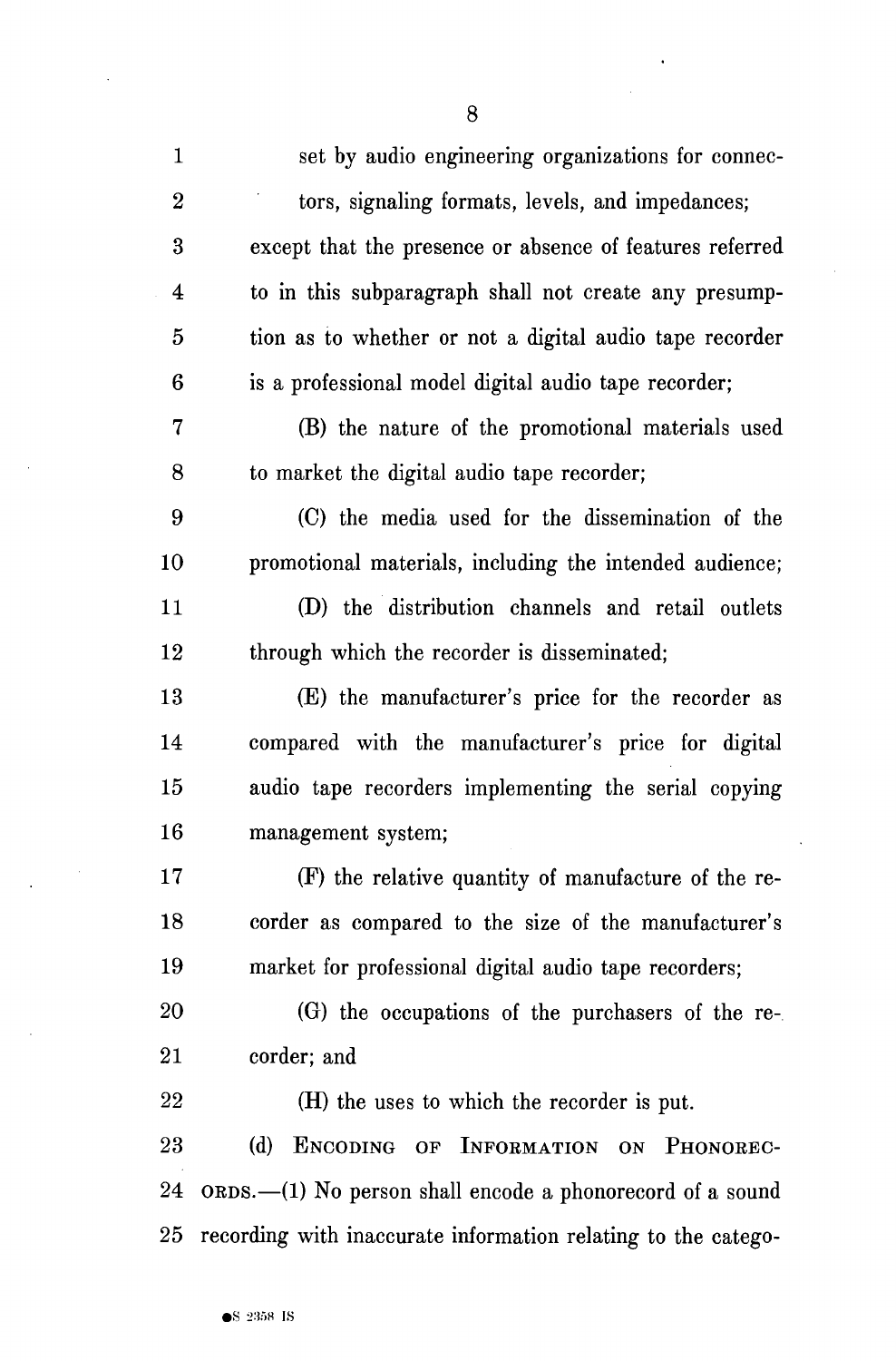1 ry code, copyright status, or generation status of the source 2 material so as to improperly affect the operation of the serial 3 copy management system.

4 (2) Nothing in this Act requires any person engaged in 5 the manufacture or assembly of phonorecords to encode any 6 such phonorecord with respect to its copyright status.

7 (e) INFORMATION TO ACCOMPANY TEANSMISSION IN 8 DIGITAL FORMAT.—Any person who transmits or otherwise 9 communicates to the public any sound recording in digital 10 format shall not be required under this Act to transmit or 11 otherwise communicate the information relating to the copy-12 right status of the sound recording; except that any such 13 person who does transmit or otherwise communicate such 14 copyright status information shall transmit or communicate 15 such information accurately.

16 (f) DEFINITION.—For purposes of this section, the term 17 "manufacture or distribute" means to manufacture, assemble, 18 sell, resell, lease, or distribute in commerce, or to offer for 19 sale, resale, lease, or distribution in commerce.

20 SEC. 4. SERIAL COPY MANAGEMENT SYSTEM.

21 (a) PUBLICATION OF TECHNICAL REFERENCE DOCU-22 MENT.—Within 10 days after the date of the enactment of 23 this Act, the Register of Copyrights shall cause the technical 24 reference document to be published in the Federal Register.

## $S$  2358 IS  $-$  2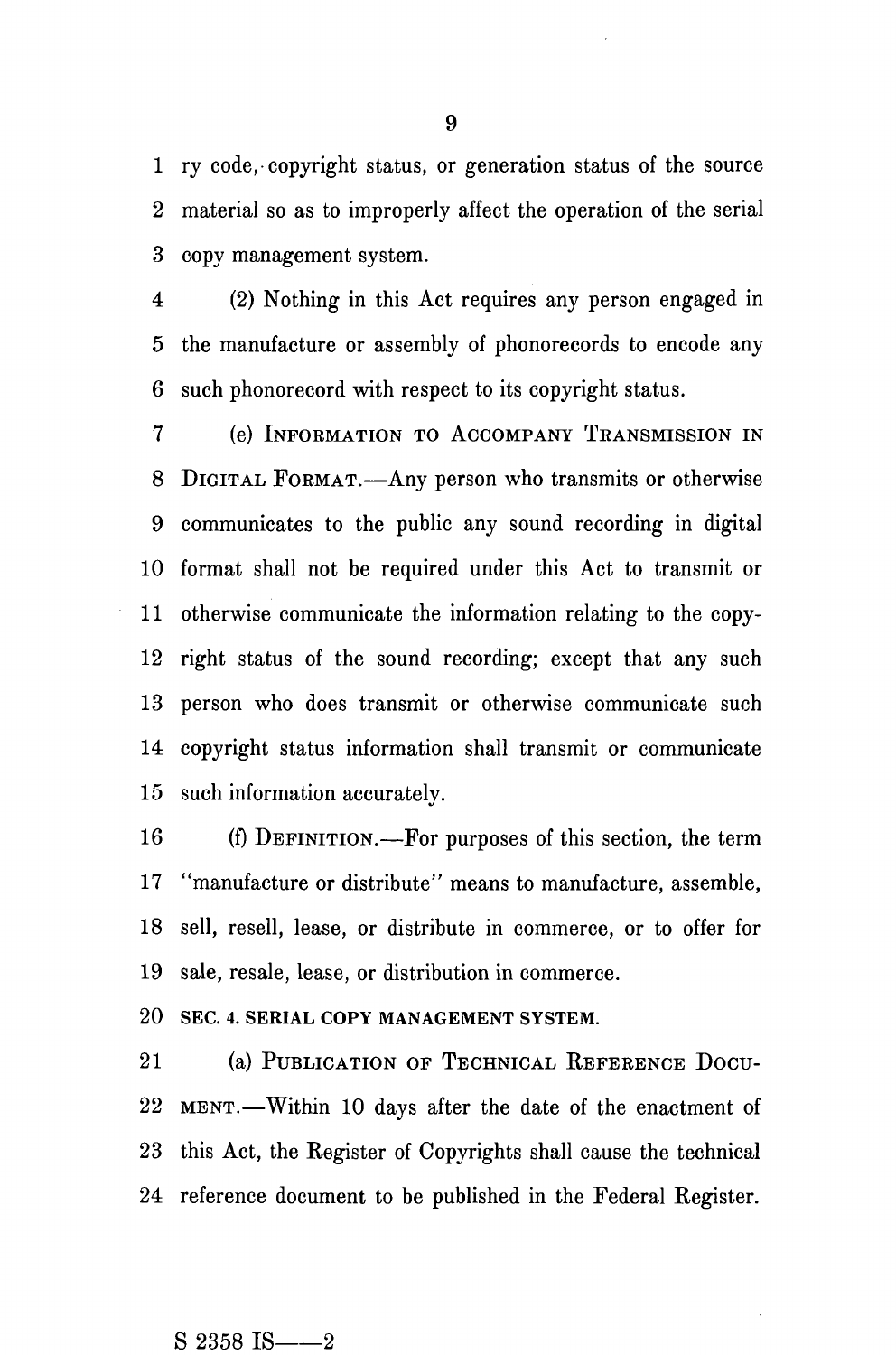1 (b) ORDERS OF SECRETARY OF COMMERCE.—The Sec-2 retary of Commerce, upon petition by an interested party and 3 after consultation with the Register of Copyrights, may issue 4 an order to implement the serial copy management system 5 set forth in the technical reference document as follows:

6 (1) The Secretary may issue such order for the 7 purpose of permitting in commerce devices that do not 8 conform to all of the standards and specifications set 9 forth in the technical reference document, if the Secre-10 tary determines that such devices possess the same 11 functional characteristics with respect to regulation of 12 serial copying as, and are compatible with the prevail-13 ing method for implementation of, the serial copy man-14 agement system set forth in the technical reference 15 document.

16 (2) The Secretary may issue such order for the 17 purpose of permitting in commerce devices that do not 18 conform to all of the standards and specifications set 19 forth in the technical reference document, if the Secre-20 tary determines that the standards and specifications 21 relating generally to digital audio tape recorders and 22 digital audio interface devices have been or are being 23 revised or otherwise amended or modified such that the 24 standards and specifications set forth in the technical 25 reference document are not or would no longer be ap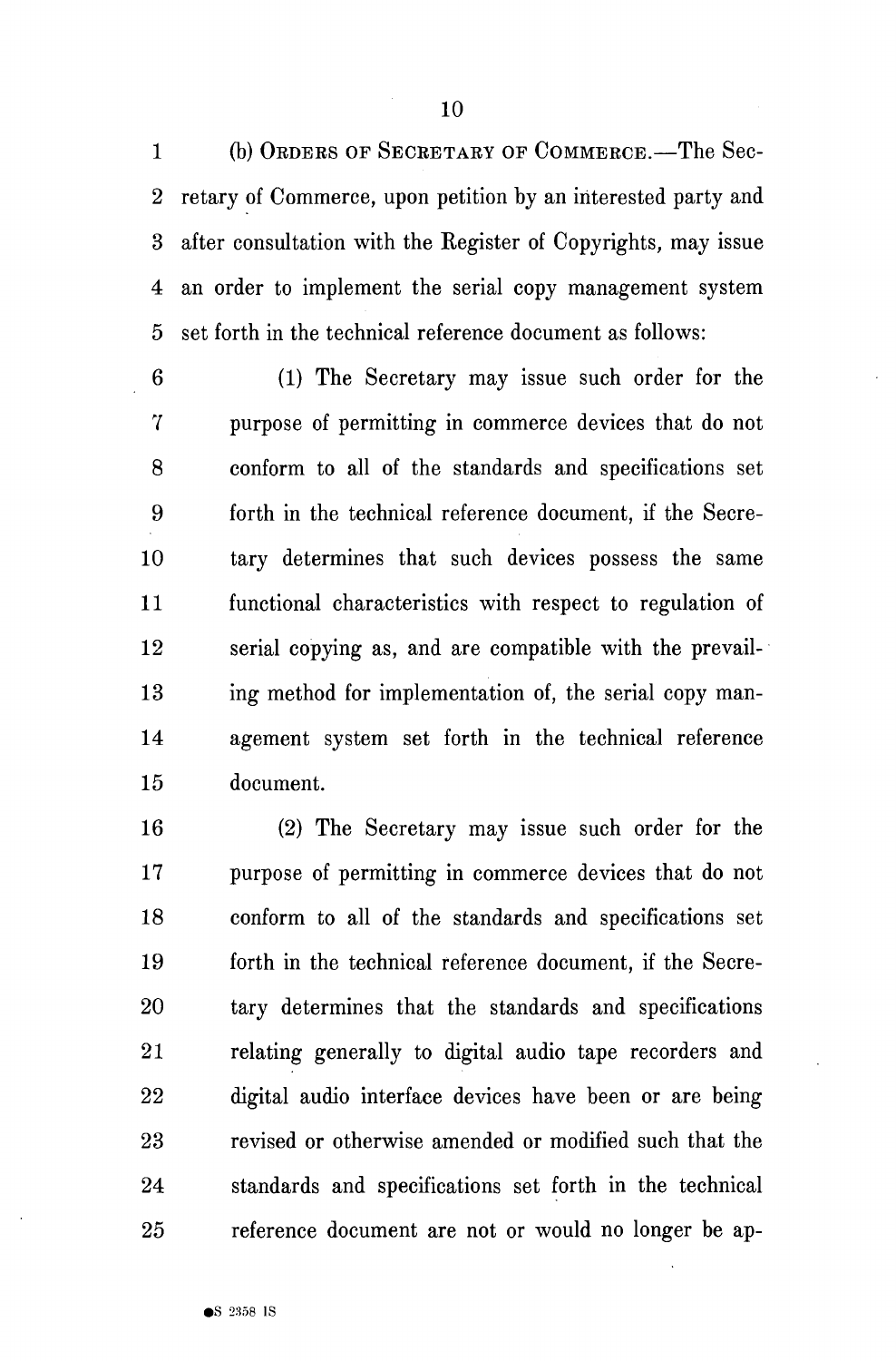1 plicable, and that such devices conform to such new 2 standards and specifications and possess the same func-3 tional characteristics with respect to regulation of 4 serial copying as the serial copy management system 5 set forth in the technical reference document.

6 (3) The Secretary may issue such order for the 7 purpose of approving standards and specifications for a 8 technical method implementing in a digital audio tape 9 recorder the same functional characteristics as the 10 serial copy management system so as to regulate serial 11 copying of source material in the analog format in an 12 equivalent manner as source material in the digital 13 format.

14 SEC. 5. REMEDIES.

15 (a) CIVIL ACTIONS.—Any aggrieved person or the At-16 torney General of the United States may bring a civil action 17 in an appropriate United States district court against any 18 person for a violation of section 3.

19 (b) POWERS OF THE COURT.—In an action brought 20 under subsection (a), the court—

21 (1) consistent with the limitation set forth in sub-22 section (e), may grant temporary and final injunctions 23 on such terms as it may deem reasonable to prevent or 24 restrain violations of section 3;

25 (2) shall award damages under subsection (c);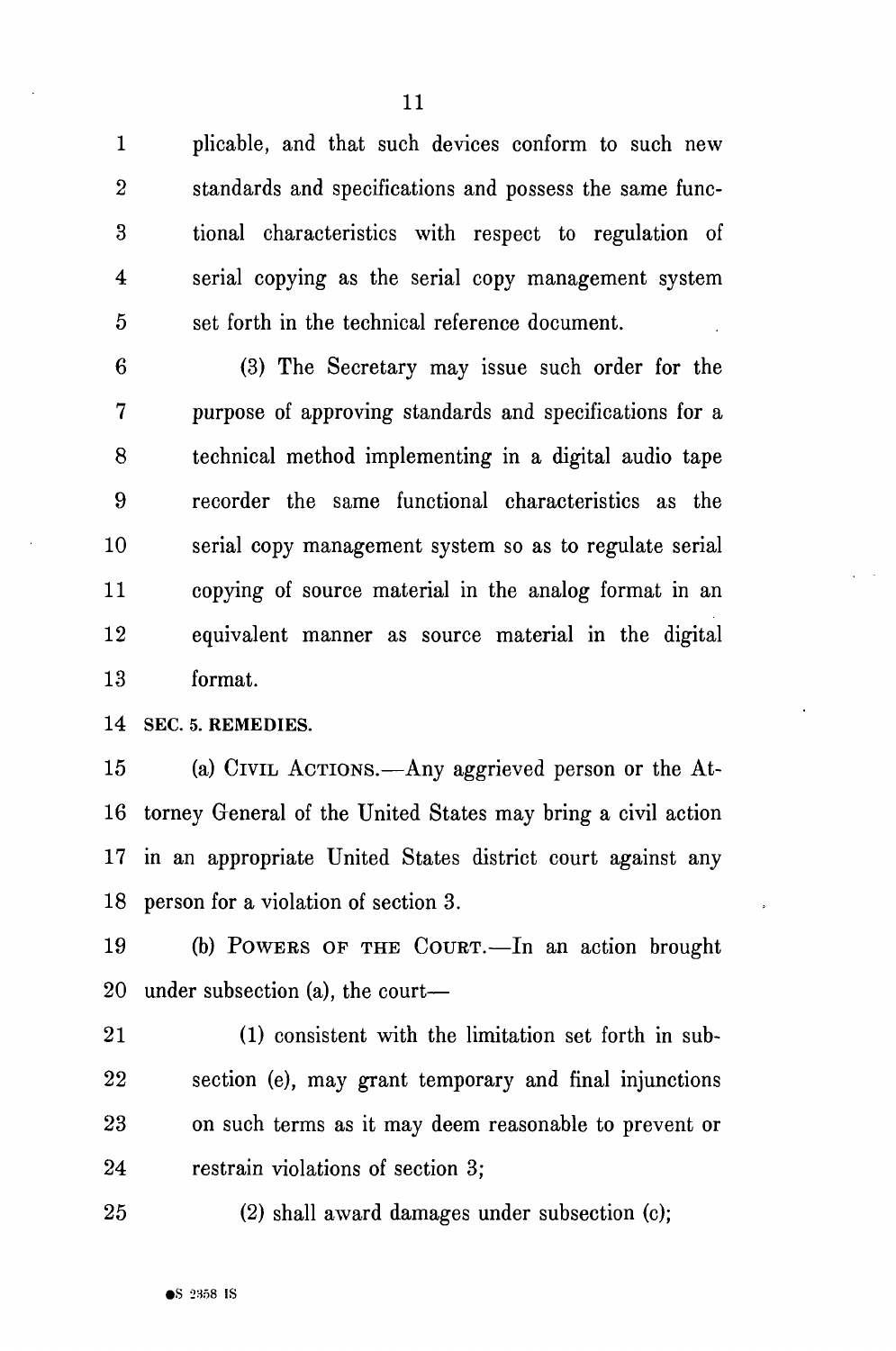1 (3) shall direct the recovery of full costs, including 2 awarding reasonable attorney's fees, by an aggrieved 3 person, other than the United States, who prevails; 4 and

5 (4) may grant such other equitable relief as it may 6 deem reasonable.

7 (c) DAMAGES.—(1) An aggrieved person shall be enti-8 tied to recover damages for violations of section 3, which 9 shall be computed, at the election of the aggrieved person at 10 any time before final judgment is rendered, in accordance 11 with one of the following, but in no event shall the judgment 12 exceed a total of \$1,000,000:

13 (A) The aggrieved person may recover the actual 14 damages suffered by him or her as a result of the vio-15 lation and any profits of the violator that are attributa-16 ble to the violation which are not taken into account in 17 computing the actual damages. In determining the vio-18 lator's profits, the aggrieved person is required to 19 prove only the violator's gross revenue, and the viola-20 tor is required to prove his or her deductible expenses 21 and the elements of profit attributable to factors other 22 than the violation.

23 (B) The aggrieved person may recover an award 24 of statutory damages for each violation of subsection 25 (a) or (b) of section 3 in the sum of not less than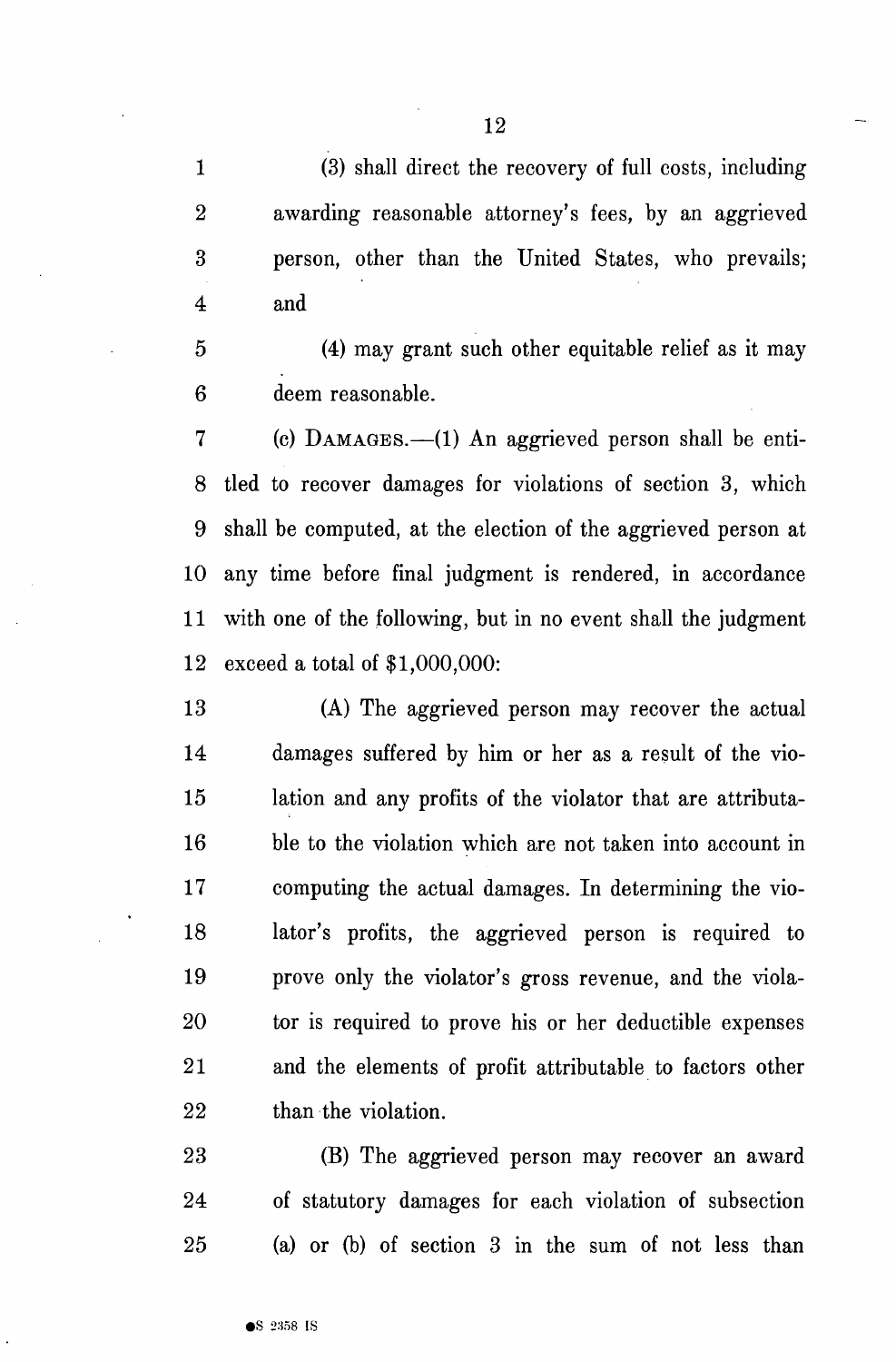1 \$1,000 nor more than \$10,000 per device involved in 2 such violation or per device on which a service prohib-3 ited by section 3(b) has been performed, as the court 4 considers just.

5 (C) The aggrieved person may recover an award 6 of statutory damages for each violation of subsection 7 (d) of section 3 in the sum of not less than \$10 nor 8 more than \$100 per phonorecord involved in such vio-9 lation, as the court considers just.

10 (D) The aggrieved person may recover an award 11 of statutory damages for each transmission or commu-12 nication that violates subsection (e) of section 3, in the 13 sum of not less than \$10,000 nor more than \$100,000, 14 as the court considers just.

15 (2) In addition to making an award of damages under 16 paragraph (1), in any case in which the court finds that a 17 violation of section 3 was committed willfully and for pur-18 poses of direct or indirect commercial advantage or private 19 financial gain, the court in its discretion may increase the 20 award of damages, whether actual or statutory, by an addi-21 tional amount of not more than \$5,000,000.

22 (3) In any case in which the court finds that the violator 23 was not aware and had no reason to believe that his or her 24 acts constituted a violation of section 3, the court in its dis-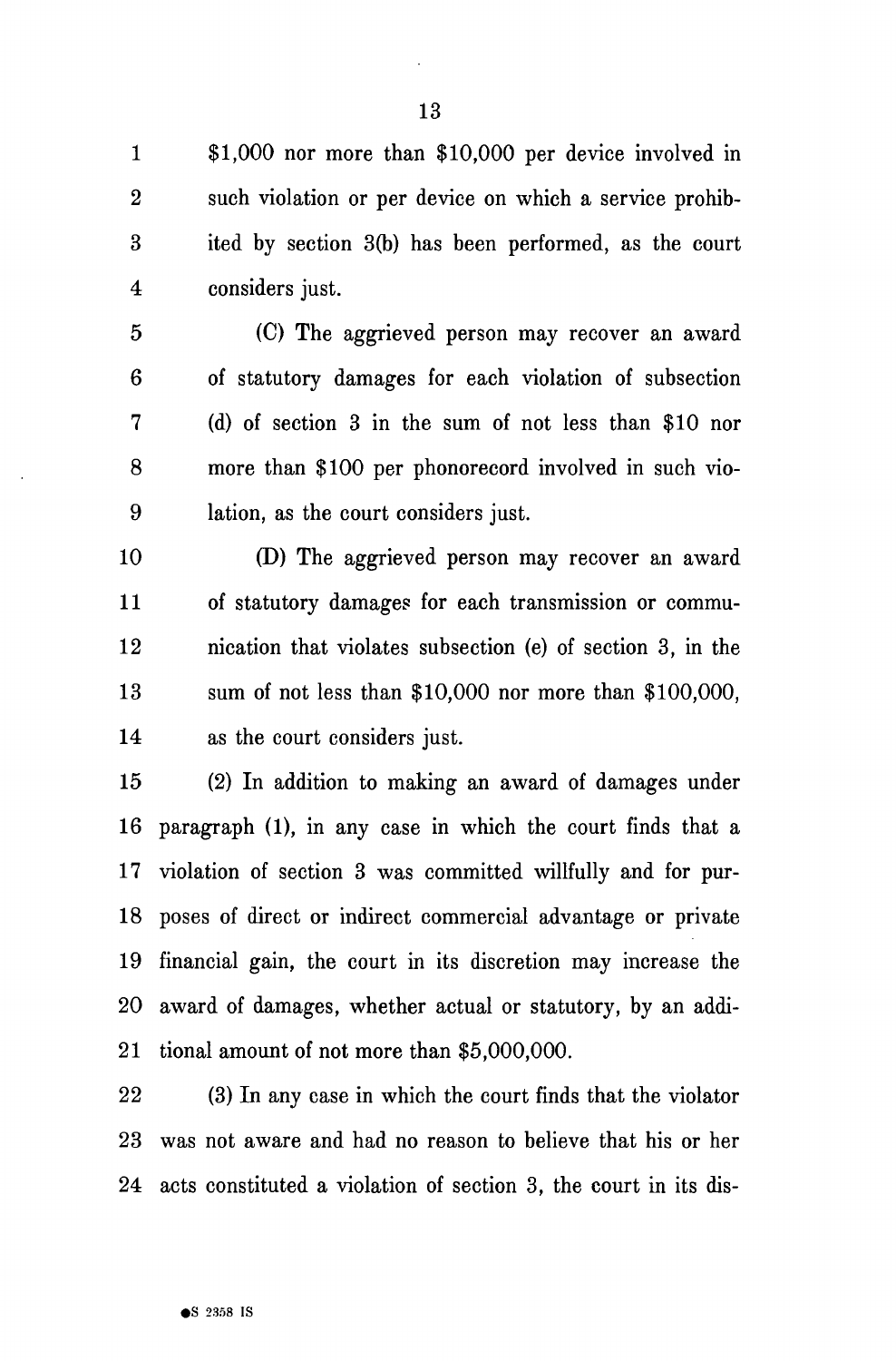1 cretion may reduce the total award of damages to a sum of 2 not less than \$250.

3 (d) IMPOUNDING OF AETICLES.—At any time while an 4 action under this section is pending, the court may order the 5 impounding, on such terms as it may deem reasonable, of any 6 device or phonorecord that is in the custody or control of the 7 alleged violator and that the court has reasonable cause to 8 believe does not comply with, or was involved in a violation 9 of, section 3.

10 (e) LIMITATION EEGAEDING PROFESSIONAL 11 MODELS.—Unless a court finds that the labeling and distri-12 bution of a digital audio tape recorder as a professional model 13 by a manufacturer, given the factors set forth in subsection 14 (c) of section 3, were without a reasonable basis or not in 15 good faith, the court shall not grant a temporary or prelimi-16 nary injunction against the distribution of such devices by the 17 manufacturer.

18 (f) REMEDIAL MODIFICATION AND DESTRUCTION OF 19 ARTICLES.—As part of a final judgment or decree finding a 20 violation of section 3, the court shall order the remedial 21 modification, if possible, or the destruction of any device or 22 phonorecord that does not comply with, or was involved in a 23 violation of, section 3 that is in the custody or control of the 24 violator or that has been impounded under subsection (d) of 25 this section.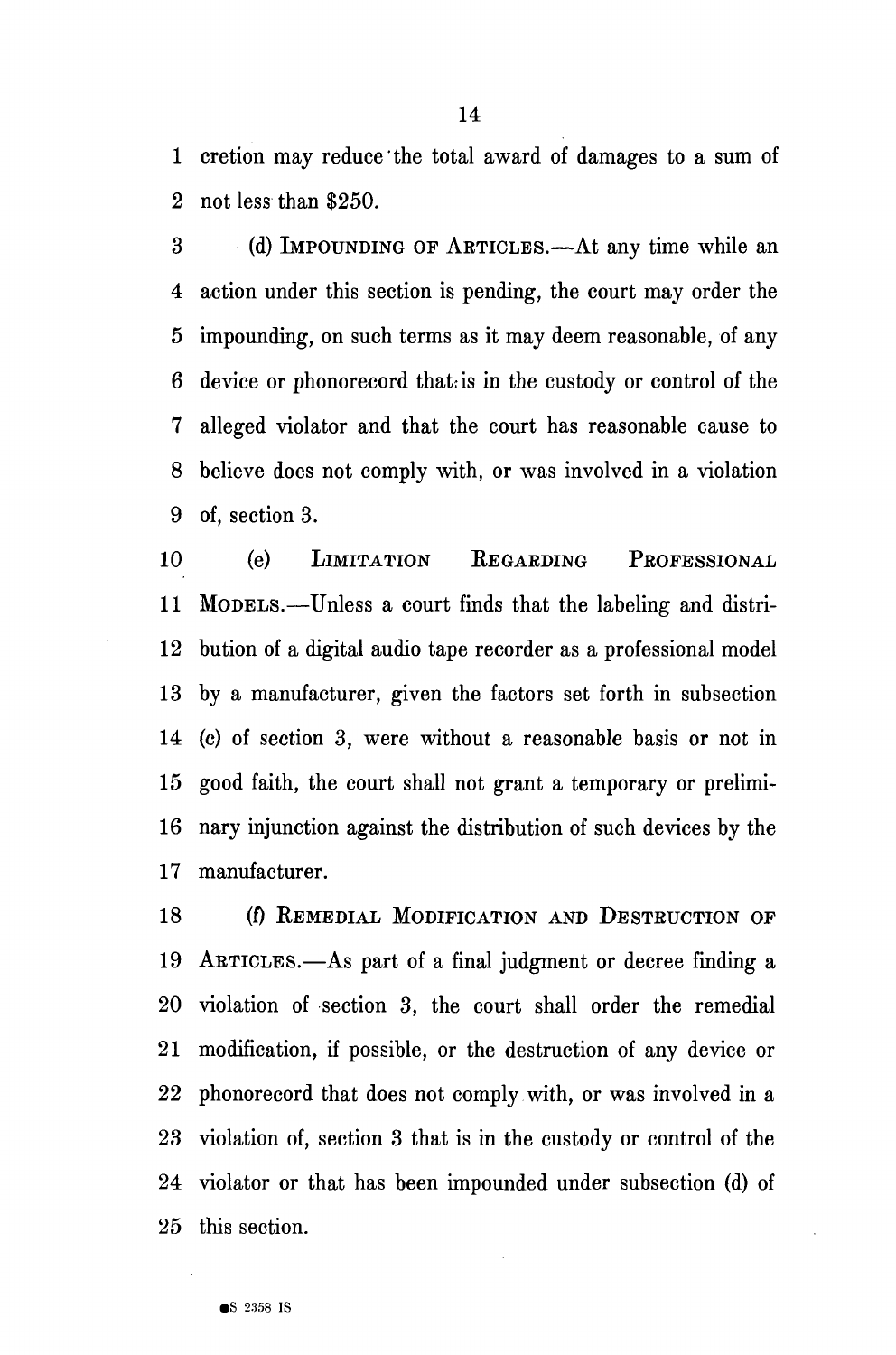| 1                       | (g) DEFINITION.—For purposes of this section, the term   |
|-------------------------|----------------------------------------------------------|
| $\boldsymbol{2}$        | "device" does not include a phonorecord.                 |
| 3                       | SEC. 6. DEFINITIONS.                                     |
| $\overline{\mathbf{4}}$ | (a) In GENERAL.—As used in this $Act$ —                  |
| $\mathbf{5}$            | (1) the term "aggrieved person" means—                   |
| 6                       | (A) any person engaged in the manufacture                |
| $\mathbf 7$             | or assembly of any digital audio tape recorder or        |
| 8                       | any phonorecord;                                         |
| 9                       | (B) any person who is a copyright owner of               |
| 10                      | any work embodied in a phonorecord; and                  |
| 11                      | (C) any association, representative, or agent            |
| 12                      | of any person described in subparagraph (A) or           |
| $13\,$                  | $(B)$ ;                                                  |
| 14                      | (2) the term "commerce" means commerce be-               |
| $15\,$                  | tween or among any of the States, or between any of      |
| 16                      | the States and any foreign nation;                       |
| $17\,$                  | (3) the term "digital audio interface device"            |
| 18                      | means any machine or device, whether or not devel-       |
| 19                      | oped as of the date of the enactment of this Act, and    |
| $20\,$                  | whether or not included with or as part of some other    |
| $21\,$                  | device, that supplies a digital audio signal through a   |
| $22\,$                  | "non-professional interface", as the term "non-profes-   |
| $23\,$                  | sional interface" is used in the Digital Audio Interface |
| 24                      | Standard in part I of the technical reference document   |

 $\mathcal{A}$ 

 $\ddot{\phantom{0}}$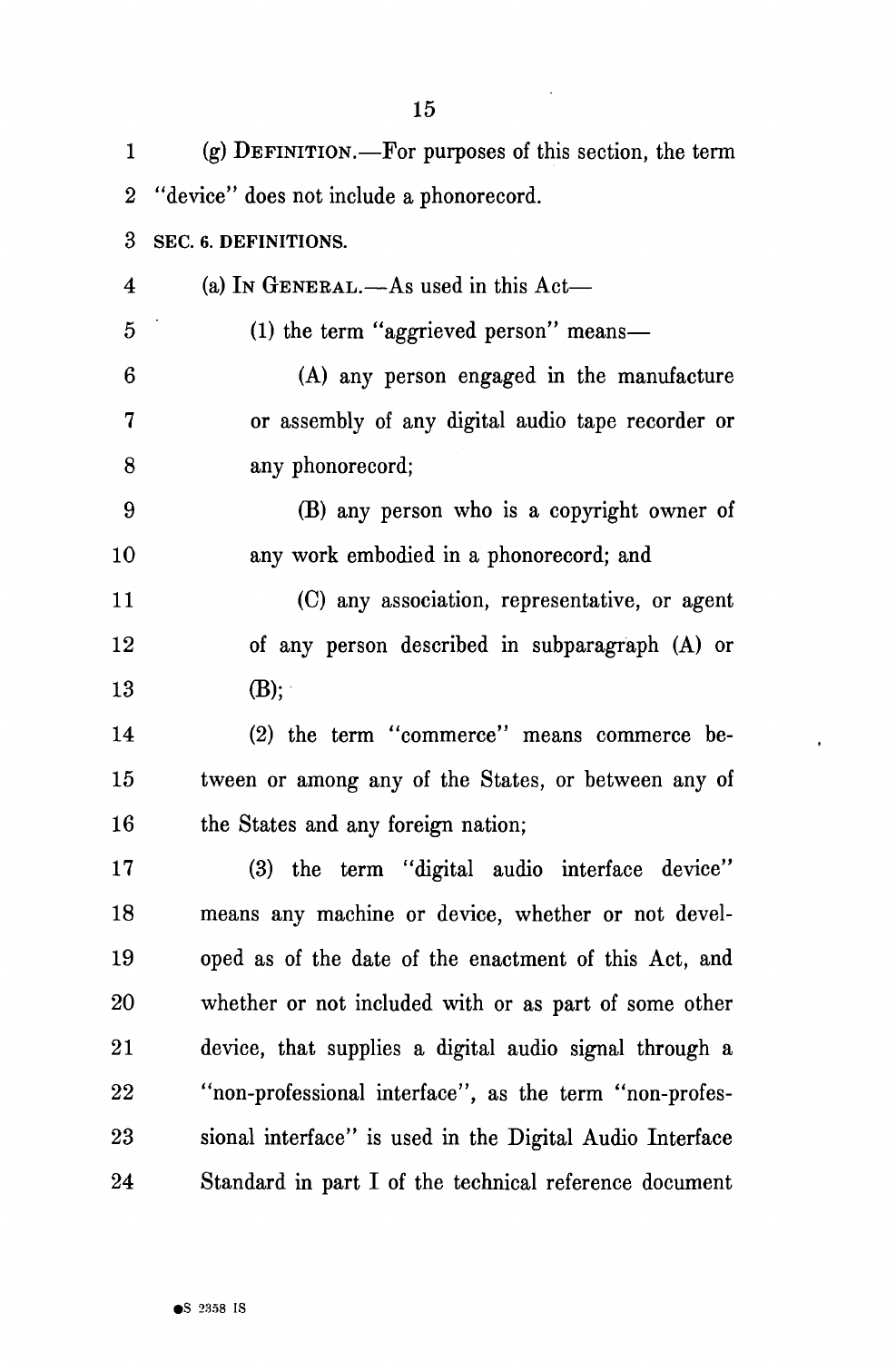1 or in an order of the Secretary of Commerce under 2 section 4(b) (1) or (2); 3 (4) the term "digital audio tape recorder" means 4 any device, whether or not developed as of the date of 5 the enactment of this Act, and whether or not included 6 with or as a part of some other device, that is intended 7 or marketed for the primary purpose of making a sound

8 recording in a digital format on magnetic tape;

9 (5) the term "interested party" means any person 10 engaged in the manufacture or assembly of any digital 11 audio tape recorder or any phonorecord, or any asso-12 ciation, representative, or agent of such person;

13 (6) the term "person" includes "anyone" as that 14 term is used in section 501(a) of title 17, United States 15 Code;

16 (7) the term "serial copy management system" 17 means the system for regulating serial copying by digi-18 tal audio tape recorders that is set forth in the techni-19 cal reference document or in an order of the Secretary 20 of Commerce under section 4;

21 (8) the term "State" means any of the several 22 States, the District of Columbia, and any common-23 wealth, territory, or possession of the United States;

24 (9) the term "technical reference document" 25 means the document entitled "Technical Keference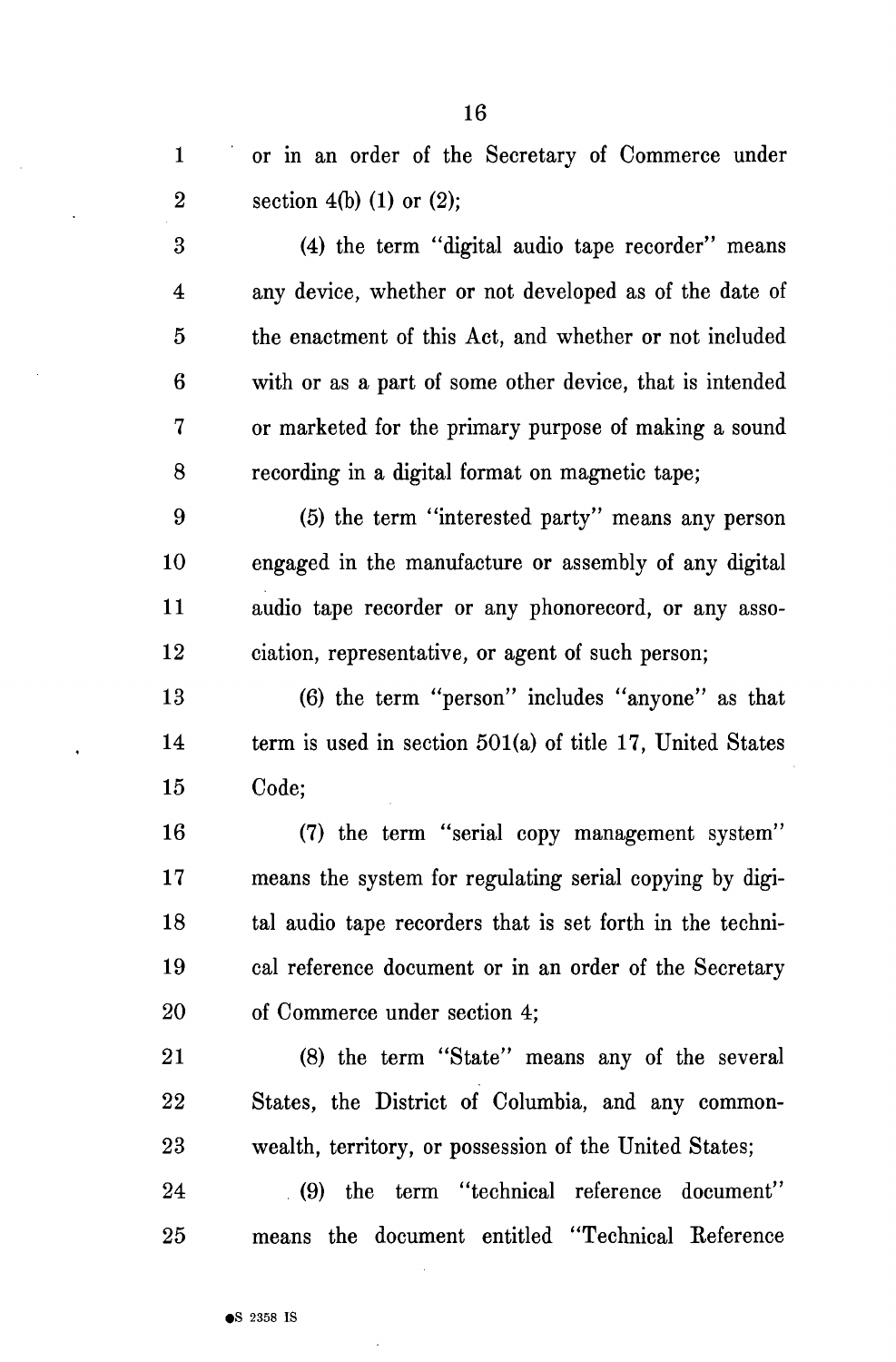1 Document for Digital Audio Tape Recorder Act of 2 1990", as such document appears under the proceed-3 ings of the Senate in the Congressional Record for 4 March 28, 1990; and

5 (10) the terms "analog format", "copyright 6 status", "category code", "generation status", and 7 "source material" mean those terms as they are used 8 in the technical reference document.

9 (b) COPYEIGHT DEFINITIONS.—Except as otherwise 10 provided, all terms used in this Act shall have the same 11 meanings as those terms are given in title 17, United States 12 Code.

**13 SEC. 7. EFFECT ON OTHER LAW.** 

14 This Act does not affect any right or remedy, or any 15 limitation on such right or remedy, held by or available to 16 any person under title 17, United States Code. Nothing in 17 this Act creates or affords any greater or lesser rights with 18 respect to private home copying of a copyrighted work than 19 any rights afforded under title 17, United States Code.

**20 SEC. 8. AMENDMENT TO TITLE 17, UNITED STATES CODE.** 

21 (a) IN GENERAL.—Chapter 5 of title 17, United States 22 Code, is amended by adding at the end the following:

23 "§ 511. Effect of Digital Audio Tape Recorder Act of 1990 24 "The Digital Audio Tape Recorder Act of 1990 does 25 not affect any right or remedy, or any limitation on such right